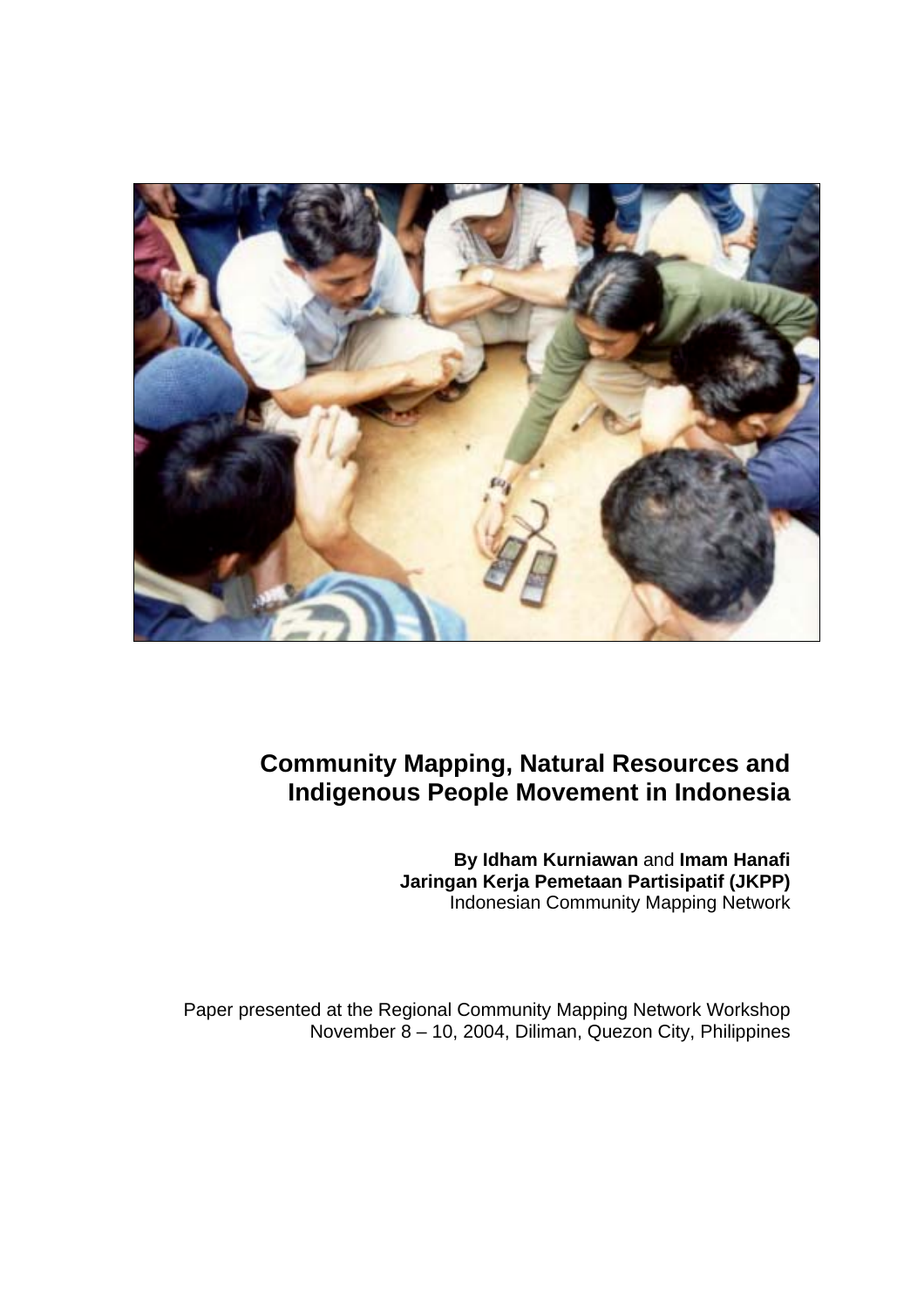## **Introduction**

## **A Continuous Denial to the Community Rights!**

Community right of the land and its natural resources is one of inheritance rights gotten from a long social process, often named as *A Prima Facie*. The right is not given by state, so that to accommodate the rights, state requires to confess the Community right of the land and its natural resources.

The biggest problem relating to this Community right in Indonesia this time is, that there is too much constraint must be faced to accomplish the rights. It's caused by the overlap of the government regulation and immeasurable understanding to the Community right of the land and its natural resources. For instance: Regulation No. 5/1960 about the specifics of agrarian and its under related regulations, embracing the existence of the Indigenous people/community right of land as private domain. However, the forestry regulation embraces the Indigenous people/community rights as public domain (under power of state).

In 1980 National Agrarian Agency (BPN) and Department of Forestry met an administrative agreement that Agrarian Regulation (UUPA) with all of its sub regulations have arrangement jurisdiction outside forest area, while Forestry Regulation with all of its sub regulations scope state forest area. But claim for "state forest area", covering more than 60% continent, is also questioned for its accuracy since until now only 10% of state forest area has succeeded to be confirmed.

On the other side, collision to the existing regulation and arbitrary is still a serious problem of administration. To mention the recent real fact is where government has given mining/exploitation right in the protected forest areas to more less the 22 mining companies, against Forestry Regulation No. 41/1999. That's why land and natural resource conflicts appear progressively.

As a networking organization, in this paper, we would like to view broader case study. We would not address to a specific community, but pointing to national problem and its solution recommendation token by JKPP.

## **Background**

 $\overline{a}$ 

## **The Conflicts of Land and Natural Resources** <sup>1</sup>

The conflicts of land and natural resources mostly appear in widely Indonesia regions nowadays, grouped into 2 types:

(1) Based on the dispute parties:

- a. Conflict among people, in the case of clarifying his region;
- b. Conflict between people with the state, in the case of clarifying which government's and non-government's land;
- c. Conflict among people, the state and firm, concerning allocating region in the plan of Spatial usage, the common plan of the Spatial usage (RUTR);

<sup>&</sup>lt;sup>1</sup> The typology of the conflict according to National Land Affair. On the handing out of Mapping Participatory Workshop "Opportunity and challenge against the democracy of Spatial" Cikopo, 31<sup>st</sup> of March –  $2<sup>nd</sup>$  of April 2003.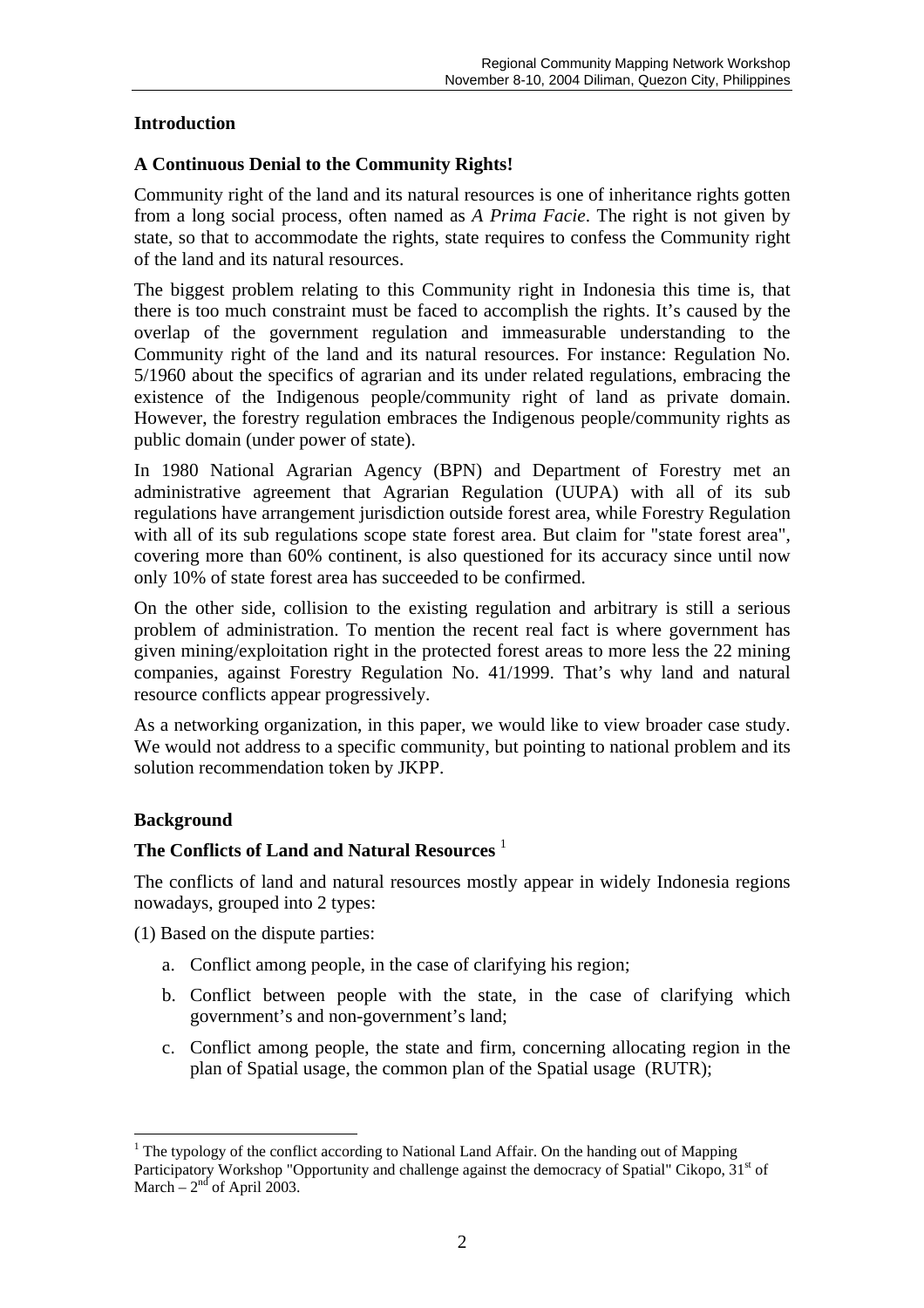- d. Conflict between people with private sector, concerning the overlap of land ownership among them.
- (2) Typologically the conflicts consist of:
	- a. The dispute on the land of plantation;
	- b. The dispute on the land of forest area;
	- c. The dispute on the land having been released by developer for housing/industrial area, and others;
	- d. The dispute on the land of *land reform* object (citizen's right for using state land);
	- e. Various disputes on the second hand private land, ex-regulation No. 1 / 1958;
	- f. The conflict on the land of ex- western's right;
	- g. Other disputes relating to the land registry from the overlap of *girik* (a kind of land certificates in colonialism era) and *eigendom* (a company's right for using state land in colonialism era), overlap of *girik*, and the conflicts coming from execution of justice decision;
	- h. Also the dispute on the land possessed by TNI (Indonesia Armed Force); and
	- i. The dispute between people with PT KAI (Indonesia Train Transportation Company).

From the type of spatial conflicts above then bears difference approach in seeing the sources of conflict. The mostly problem emerge are accumulation from various source of existing conflict, so that the conflict escalation goes up continuously and can't be controlled or managed. Various conflicts emerging in publications, institution report and also media only tell about the surface of the conflict itself, but the real existing conflicts are not discussed or even hided. So, the problem solving is mostly on the generated effect, like illegal logging, forest fire, land occupying and others.

#### **The community mapping land right and natural resources. Why is needed?**

Indigenous people and rural Community are institutions using the widest spatial directly, though during the time, they just get the least benefit of spatial usage. Community has a mental map that verbally is expanding and exploited as a consensus in life procedures among themselves. However, the only mental map in the reality is not adequate. Many knowledge of the spatial management is missing because the imperfect transfer to the next generation. Knowledge and claims that only in the form of oral knowledge or mental map in the reality formally is non-recognition.

The existing policy facts also show the lack of appreciation to local knowledge and mental map which later bearing serious spatial conflicts.

Discussing about spatial conflict problem, of course do not escape from the policy of the spatial itself. The failure of management of natural resource, besides because of the impecunious of the information about the real condition of the lowest natural-resources organizer institutions in Community level each of all parties have, also the weakness of the regulation substance and the system of natural resource bureaucracy.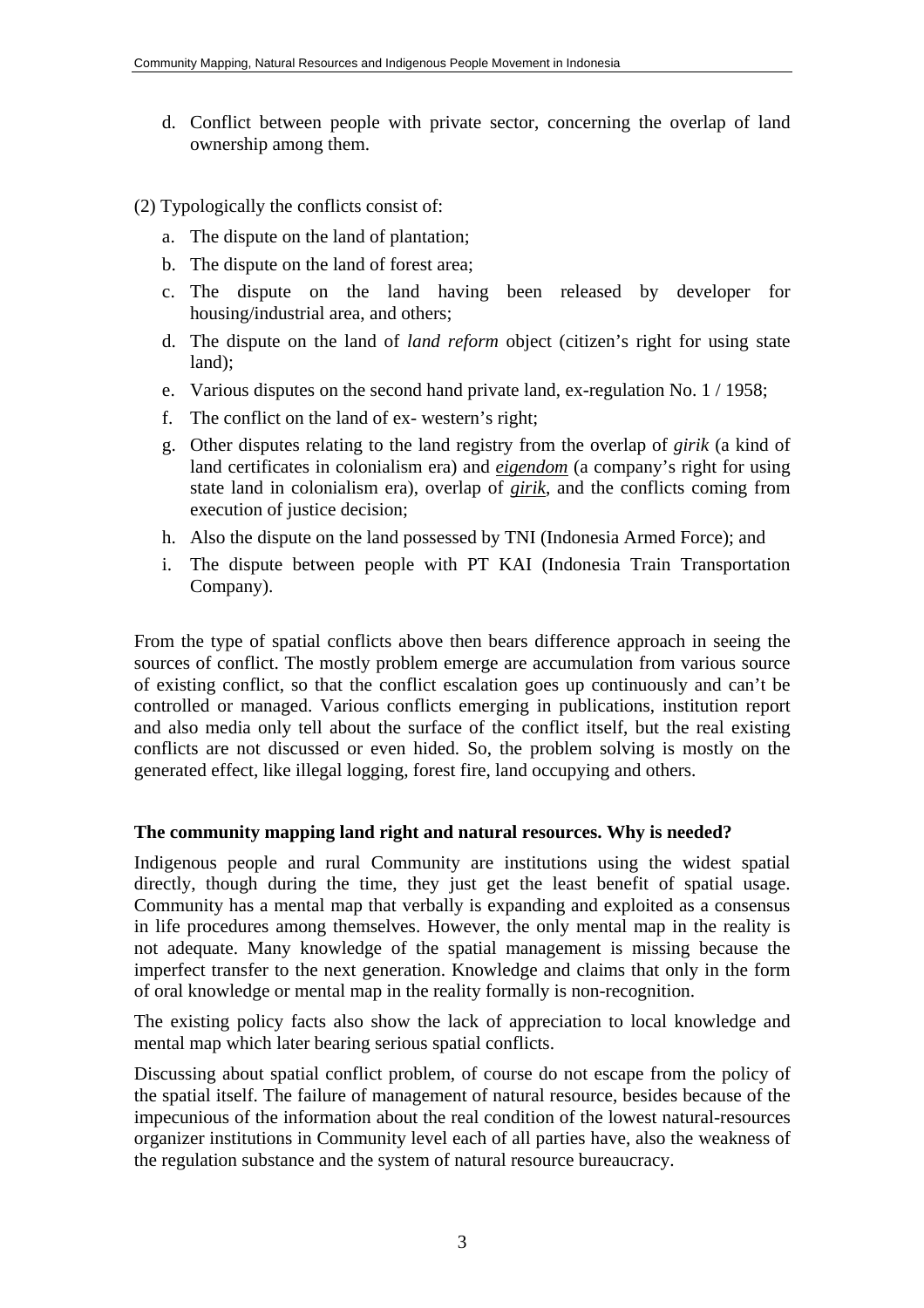This Impecuniousness of the information causes mistakes in making decision for natural resource management. It's so clear that local institutions and Indigenous people/community have claim to the natural resources, but the fact shows that less attention for the claims. And the real fact has proven that the institutions related to natural resource, without entangling Community, are unable to control many uncontrollable natural resource mutilations.

 If the Indigenous people/community wishes to take big benefit of its living space, hence, the only way the Indigenous people/community has to make and show were its own Spatial plan. This can be possible if the Indigenous people has intact view about they-Spatial. A simple but very powerful tool is MAPS. By which, the map is yielded through the participatory mapping process where the Indigenous people/community maps its own Spatial, and then maximizes the usage.

How can a generation/someone comprehend and conceive its Indigenous people land without owning intact view about its land and the knowledge of Spatial? Any statement made to assure the Community right for its land and natural resource are not heard or seen seriously as long as it doesn't have intact knowledge about its own Spatial.

### **The Strategic Issues**

 $\overline{a}$ 

It's not easy to make the participatory mapping as a movement tools. The understanding of strategic issues faced by the participatory mapping both internal and external is absolutely needed. A sharp observation in comprehending the strategic issues facilitates the effort of realizing participatory mapping as a means of movement. The uppermost strategic issues found from the result of JKPP member forum and workshop II are as listed below:

- (1) More or less 3 million Indigenous people area hectares are mapped but it still doesn't influence/ affect yet to the change of the spatial policy.
- (2) The growth of participatory mapping in reaching the democracy of Spatial is still trapped by technical rule and not yet strong enough formulated in wide practical rule.
- (3) Participatory Mapping Network (JKPP) without collective support through the action and behavior of the Indigenous people/community is not adequate to be a manager of the extending social change. Moreover the collective support the Community gives is still sporadic.
- (4) As a means to reach the democracy of participatory mapping Spatial, JKPP newly comes up with creating ideas desisting as short-range projects and it's not enough to push the forming of strong people organization.
- (5) The un-optimal result of mapping is used as a base of the analysis for people management regional and production, to build the spirit of entrepreneur widely, by opening Spatial for all parties to support the goal of JKPP. Equally, the existing people organizations do not fully comprehend yet "its managed Spatial" through the participatory mapping.<sup>2</sup>

<sup>&</sup>lt;sup>2</sup> Emilianus Elip & Agung Haryanto, Study for the reflection of the participatory mapping movement in Indonesia " Nawakamal-Jkpp-Dfid, 2001.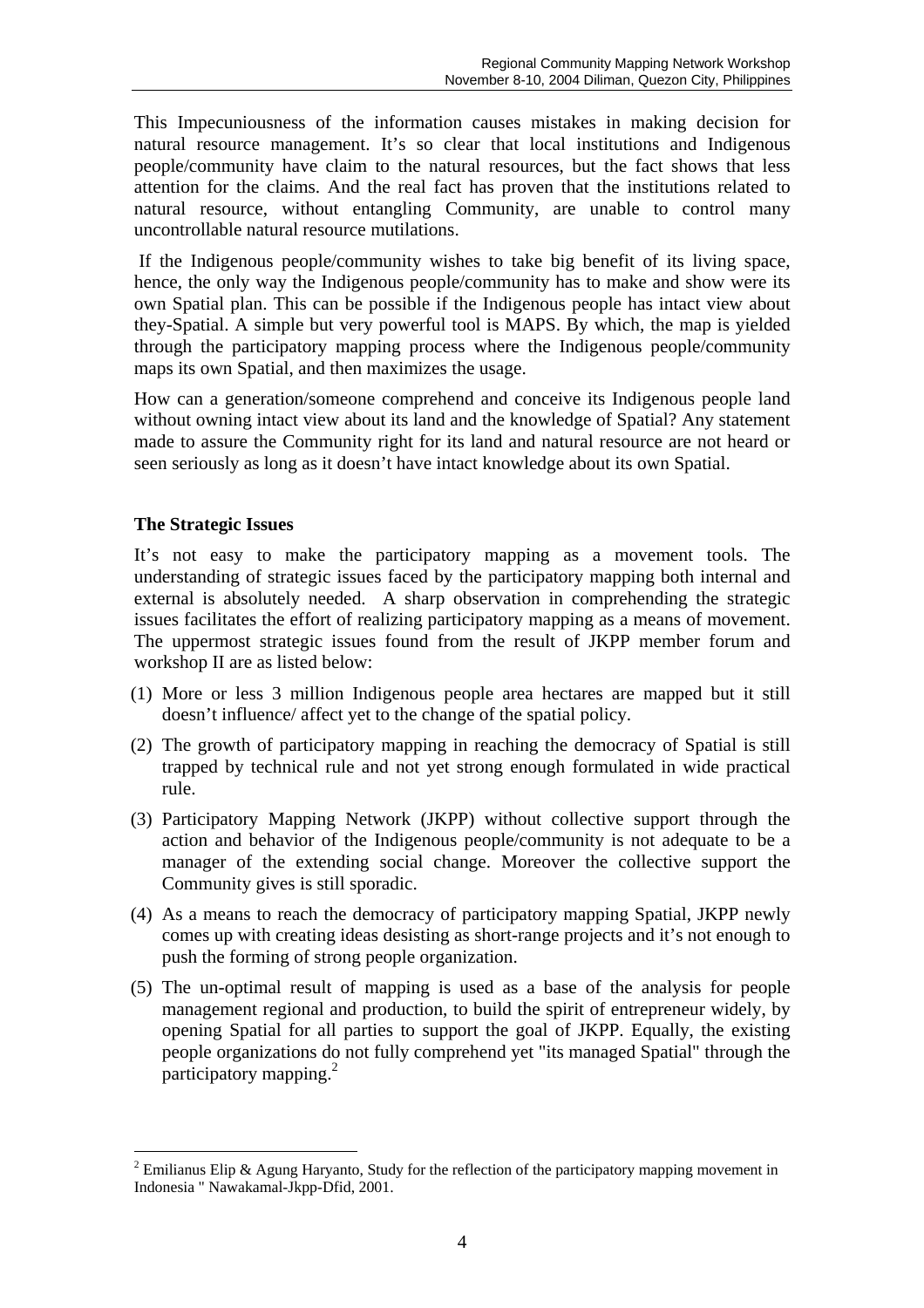(6) Service in the form of spatial information support is not adequate enough to be passed to public and members in the effort of getting support for the movement activity for the democracy of Spatial.

#### **The Analysis of the Strategic Issues**

 It is believed that participatory mapping is very potential for solving those problems above. Especially, to fulfill aspiration and requirements of marginal Indigenous people/community, where up to this time, there haven't been concrete evidences from the success story of government development plan. The study about this approach emphasizes on change of strategy. As the result, there are four important approaches of the activity.

#### **a) Extending the Region Coverage**

This first strategy considers the influence of the extension of region coverage to reinforce people organizations in managing natural resources. The Land and natural resources included in people managing area covers wide region<sup>3</sup>. JKPP has mapped more or less 3 million hectare region. Compared with the regional having to be fought to obtain the right confession, it's still very small scale. Hence, the result is insufficient to influence the way of the government approach in determining the policy for managing the natural resources and confessing the Spatial sovereignty of Indigenous people/community. The mapping of people coverage region in big scale is still absolutely needed.

#### **b) Building Support for people organization reinforcement.**

This second strategy regards to optimizing the map usage for the people organization. Especially in developing and strengthening community solidarity, reconciliation of boundary and history among communities, developing new agreement and educating people in continuously managing land and natural resources.

#### **c) Advocacy for legislation**

 $\overline{a}$ 

It's hoped that the participatory mapping becomes the part of tools to alter the government policy, specially the spatial policy. Some examples of the effort of Community and NGO have shown the result of small change to the Spatial plan through the participatory mapping. For instance, Government has confessed the existence of 3 villages in Lore Lindu National Park area through head of Lore Lindu National Park Bureau by giving 'relative' tolerance to the villagers to manage their Indigenous people region. However it's not strong enough to alter the development paradigm that tend to negate local culture and institution. It's expected that the participatory mapping in future through the advocacy strategy for managed regions, especially the mapped regions, will progressively

 $3$  According to AMAN recent prediction, there are 80 million Indigenous people/community in Indonesia, living in and around the forest area. If the assumption 1 Family consists 5 people, hence, 80 million people = 16 million Family. 1 Family = 2 Ha. The total, 16 Million Family  $x \overline{2} = 32$  million Hectare.